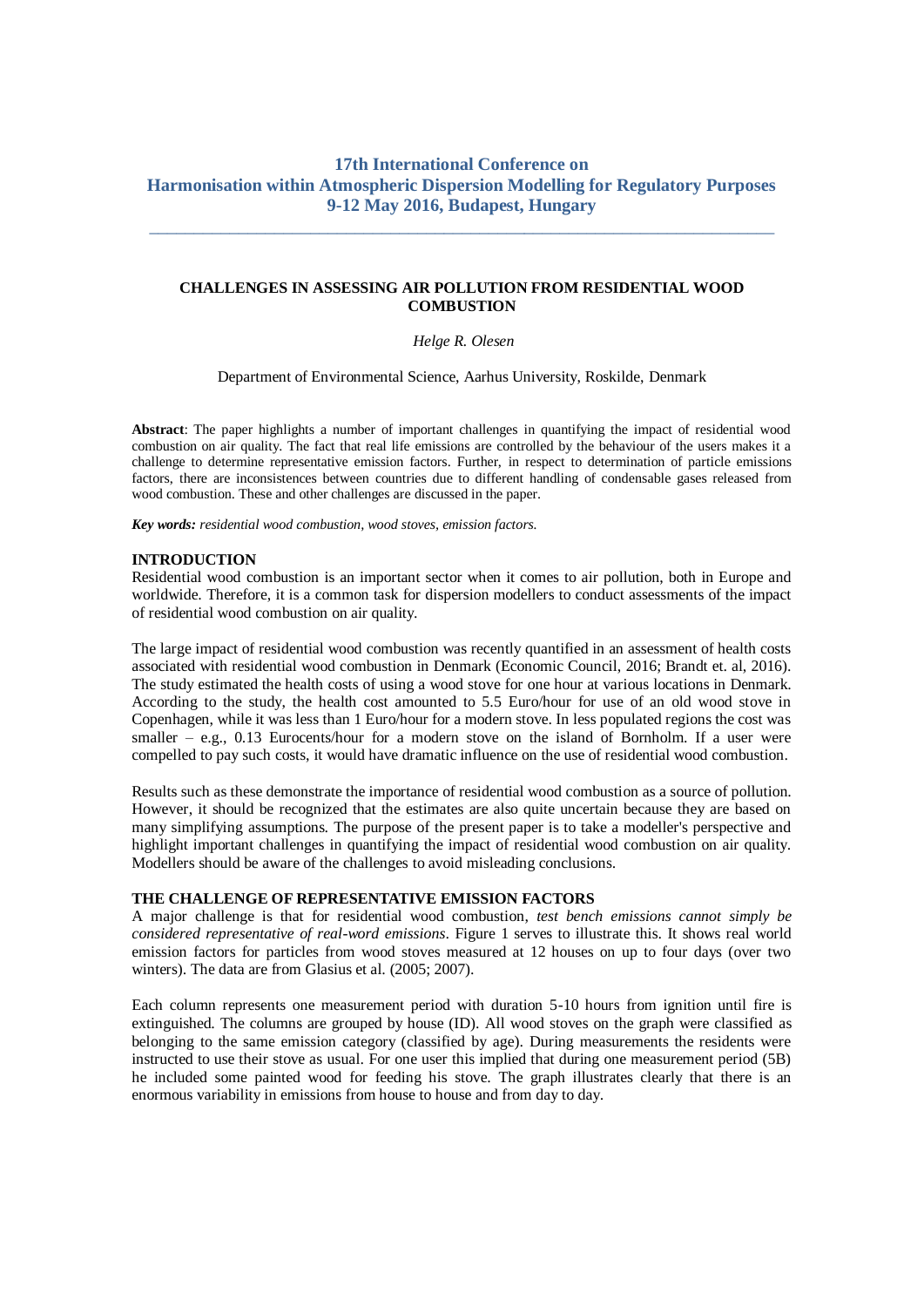

**Figure 1**. Emission factors for PM<sub>2.5</sub> for 12 houses with wood stoves. There are up to 4 measurements (bars) for each house. The graph includes data from two winter seasons and is based on data from Glasius et al. (2005; 2007).

When considering additional pollutants, there are further complications. Figure 2 is similar to Figure 1, but displays results for, respectively, particles, PAH and dioxin. The figure includes some of the data from Figure 1, but it is based on data from only one winter season. When comparing the patterns for the three substances in Figure 2 it is clear that the patterns are very dissimilar. Thus, a large emitter of particles is not a large emitter of PAH, and large emitters of dioxin are not large emitters of the other substances.



**Figure 2**. Emission factors for three pollutants – particles, PAH and dioxin – for 12 houses with wood stoves with up to 3 measurements (bars) for each house. There is data from one winter season only. The unit is pollutant mass per kg firewood. Data from Glasius et al. (2007).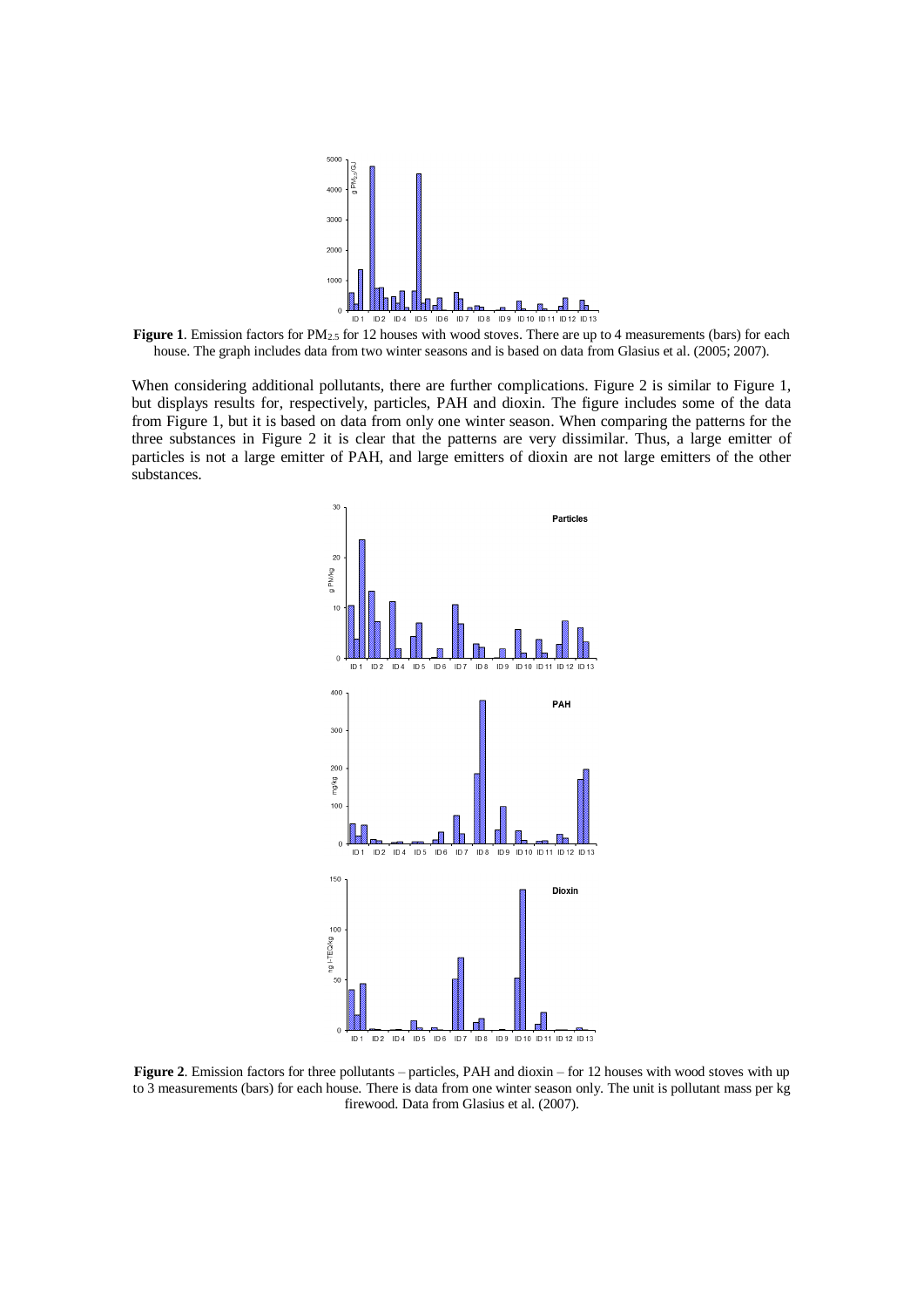The dissimilar patterns are a result of the fact that different processes are responsible for generation of, respectively, particles, PAH and dioxin. The graph demonstrates clearly that it is a gross simplification to assume that for a given stove technology emissions are simply proportional to the amount of wood burned.

The examples show that it is a major challenge to determine representative emission factors for a population of stoves. The fundamental reason behind this challenge is that residential wood combustion is a technology where the behaviour of the user plays a dominant role.

### **THE CHALLENGE OF COMBUSTION CONDITIONS**

In all emission inventories, it is recognized that the type of combustion device is an important parameter. However, many other factors play a decisive role, but are not taken explicitly into account in emission inventories. Most of these factors relate to combustion conditions. A wealth of studies exist on the influence of combustion conditions on emission of air pollutants. Here, we will briefly recapitulate some important findings.

Insufficient oxygen supply provokes large particle emissions. Overload works in a similar manner. In a study of the effect of combustion conditions Klippel et al. (2007) found that compared to optimal combustion conditions (small load, completely dry wood), more typical conditions (moderate load, 20% moisture content in wood) resulted in 14 times higher particle concentrations. Moreover, very bad combustion conditions (filled stove, insufficient oxygen supply) resulted in a difference of more than a factor 300 compared to optimum conditions. (These particle measurements included condensables, see later.)

Moisture content in the wood is a further important factor. It should not exceed 20%, and preferably be less.

The type of firewood matters; in different regions, there are different favourite wood types.

Further, log size should not be too large, neither too small. One study where 'logs' had a quadratic crosssection found a dimension of 7 by 7 cm to be optimal, whereas larger and smaller dimensions increased particle pollution considerably. This result cannot immediately be generalized, as logs seldom are quadratic, and the result is presumably sensitive to the specific stove. However, it illustrates that changes in user behaviour can influence pollution.

When operating wood stoves in real life a large part of the total particle mass is emitted during the initial ignition period. Experiments have shown that generally the method of "ignition from above" (Nussbaumer et. al, 2008a) is to be recommended. It was found that in some cases cumulated particle pollution over an entire period of stove use could be reduced by as much as 80% by ignition from above.

Furthermore, chimney construction, ventilation of the house and the resulting draft are important factors.

When considering the above list of important factors it comes as no surprise that results such as those in Figure 1 and 2 can be found in practice. The whole range of challenges outlined are too many to take explicitly into account in modelling, but some understanding of them is important to avoid misleading conclusions. Neglecting the challenges may have as a consequence that focus is not on the most appropriate measures to reduce harmful air pollution from residential wood combustion

# **THE CHALLENGE OF CONDENSABLE GASES**

An important challenge that modellers should be aware of is that emission factors are based on laboratory measurements according to standards, which vary from country to country. Different standards are a major reason why particle emission factors for wood stoves vary considerably between countries.

An all-important issue is whether particle mass measurement are performed on hot gas close to the stove, or whether the gas has been diluted and cooled. The first method (e.g. the German standard EN 13240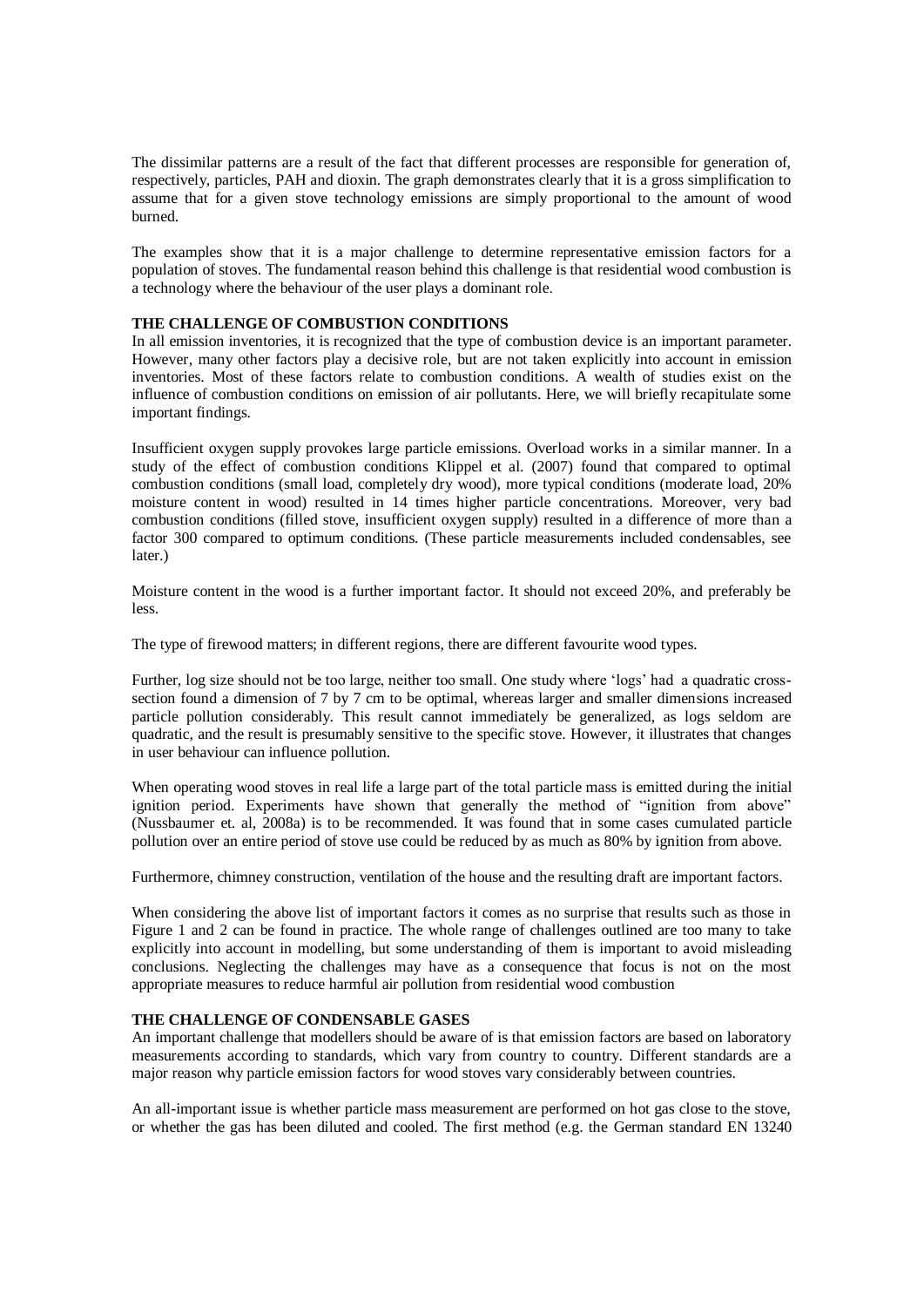DIN+ HF.) will *not* include the mass of condensable gases which form particles when leaving the stack, whereas the second method (e.g. Norwegian standard NS 3058) will.

For optimal combustion conditions, the difference between the two approaches is not so large, but for less ideal conditions, it is of extreme importance. In a review of studies from many countries and combustion conditions (Nussbaumer et al., 2008b) found a factor between 2.5 and 10 between results from the two methodologies when conditions were not optimal.

This issue and its implication for modelling was addressed in a recent study by Denier van der Gon et al. (2015), where the authors compiled an emission inventory for Europe that used a new and more harmonised approach to residential wood combustion. The results suggest that that the contribution to particle pollution in terms of OC (organic carbon) from residential wood combustion should be augmented by a factor of 2-3 in most European countries, implying an increase of total European  $PM_{2.5}$ emission by about 20%.

## **THE CHALLENGE OF ACTIVITY DATA**

In all countries, it represents a challenge to compile realistic activity data for the consumption of firewood. Such inventories are best acquired through a combination of surveys among residents and registries of combustion appliances. Use of improved methods for compiling activity data can dramatically change the result of inventories. Thus, Lefebvre et al. (2014) reported that an improved methodology resulted in a 13-fold increase in particle emission from residential wood combustion in Flanders. A factor of 3.4 could be ascribed to wood consumption, and a factor of 4 to more realistic emission factors.

## **HOW TO MEET THE CHALLENGES**

The sections above have outlined a number of challenges. These challenges inevitably have as consequence that modelling results for residential wood combustion will be more uncertain than modelling results for most other emission sectors. As modellers we should pay critical attention to the way emission inventories for residential wood combustion are compiled, having the considerable challenges in mind.

When considering standards for quantifying pollution from wood stoves the question of condensables is extremely important. However, there are also other important features that cause a variation between standards, such as differences in how the combustion cycle is defined. In response to these challenges, as well as the set of other challenges involved in reflecting real-world operating conditions, an EU project was initiated in 2013. It is the beReal project (Advanced Testing Methods for Better Real Life Performance of Biomass Heating Appliances; URL 1), which works with testing procedures, and can result in more harmonised and realistic inventories. At a recent international seminar with focus on the question of real world emissions from residential wood combustion some beReal project participants gave presentations; these can be found through URL 2.

There is formal standardisation work ongoing in the standardisation committee CEN/TC 295 (Residential solid fuel burning appliances). The outcome of that work is important because it deals with the crucial question on the choice between standards which do, respectively, do not, include condensable gases when measuring particle mass.

No matter what standard come out of that work modellers will need to take into account the effect of condensables in order to produce realistic results, as pointed out by Denier van der Gon et al. (2016).

The fact that the user has so much influence on the pollution from his wood stove has a positive side: There is potential for a dramatic reduction of pollution from wood stoves.

Much can be achieved by educating users. In Denmark, public campaigns during many years have gradually led to general changes in behaviour, which have supposedly led to reduced emission factors. However, this effect cannot be objectively quantified.